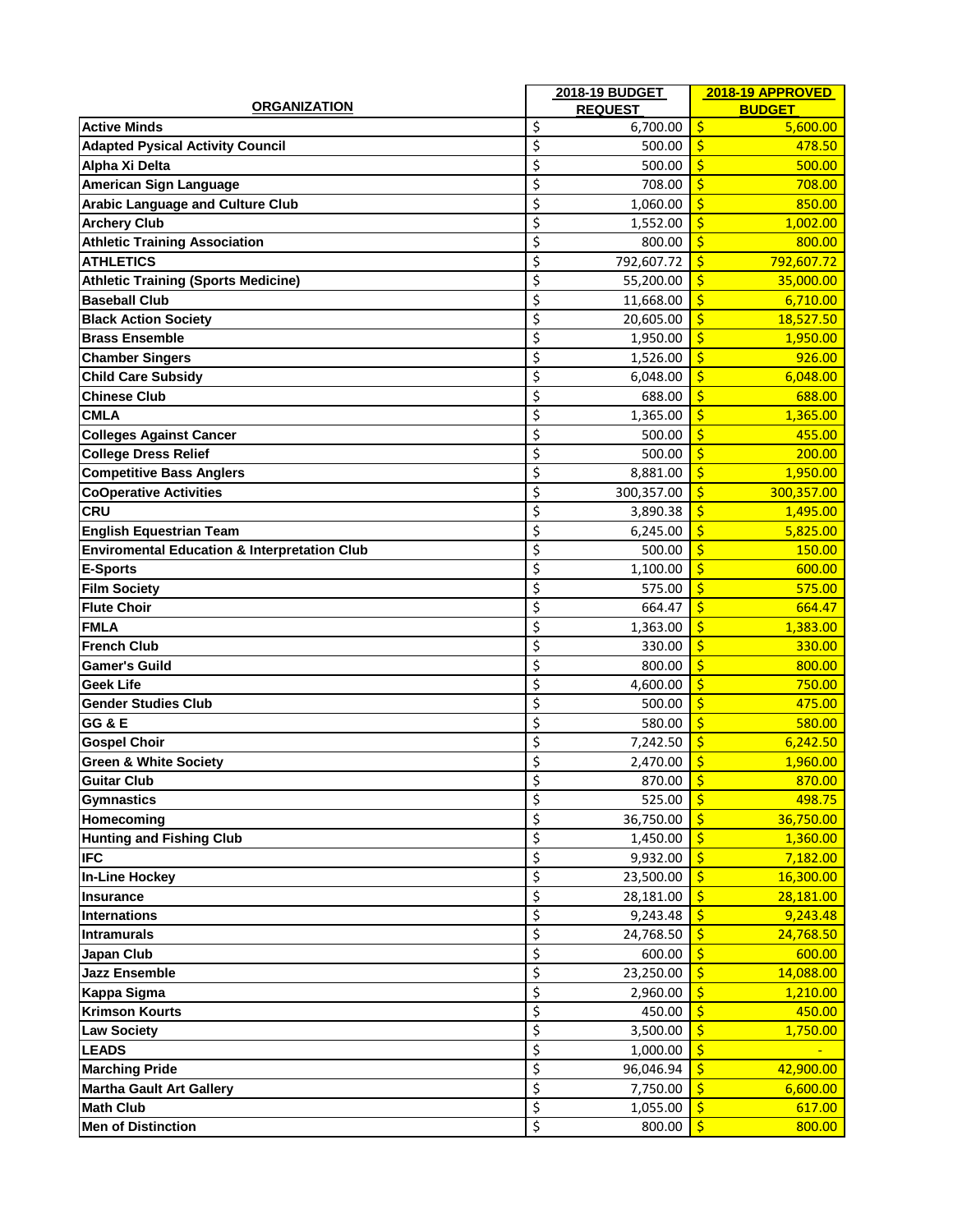| <b>Men's Ice Hockey</b>                                       | \$<br>21,591.12            | $\mathsf{S}$<br>21,591.12         |
|---------------------------------------------------------------|----------------------------|-----------------------------------|
| <b>Movies</b>                                                 | \$<br>25,800.00            | Ś<br>25,800.00                    |
| <b>Mu Phi Epsilon</b>                                         | \$<br>550.00               | \$<br>550.00                      |
| <b>Music Therapy</b>                                          | \$<br>983.00               | \$<br>973.00                      |
| <b>NAACP</b>                                                  | \$<br>6,259.00             | \$<br>3,900.00                    |
| <b>National Honor Society for Dance Arts</b>                  | \$<br>808.32               | \$<br>90.00                       |
| <b>NCTE</b>                                                   | \$<br>330.00               | Ś<br>330.00                       |
| Order of Omega                                                | \$<br>1,200.00             | Ś<br>600.00                       |
| <b>Orthodox Christian Fellowship</b>                          | \$<br>500.00               | $\frac{1}{2}$<br>200.00           |
| <b>Outdoor Recreation</b>                                     | \$<br>1,098.00             | $\frac{1}{2}$<br>765.00           |
| <b>Panhellenic Council</b>                                    | \$<br>12,110.00            | \$<br>5,260.00                    |
| <b>PCMEA</b>                                                  | \$<br>14,300.00            | \$<br>2,750.00                    |
| <b>Percussion Club</b>                                        | \$<br>900.00               | \$<br>900.00                      |
| <b>Performing Arts Series</b>                                 | \$<br>5,500.00             | \$<br>5,500.00                    |
| Phi Alpha Theta-(History honorarium)                          | \$<br>1,865.00             | $\mathsf{\dot{S}}$<br>1,315.00    |
| <b>Philosophy Club</b>                                        | \$<br>3,515.00             | Ś<br>1,900.00                     |
| Pi Kappa Alpha                                                | \$<br>3,917.00             | Ś<br>2,417.00                     |
| Pi Sigma Alpha                                                | \$<br>695.00               | \$<br>695.00                      |
| <b>Potters' Guild</b>                                         | \$<br>6,600.00             | \$<br>5,200.00                    |
| <b>Pre-Med Club</b>                                           | \$<br>525.00               | \$<br>275.00                      |
| <b>Pre-OT Club</b>                                            | \$<br>500.00               | \$<br>500.00                      |
|                                                               | \$                         |                                   |
| Pre-PA Club                                                   | 500.00<br>\$               | \$<br>495.00                      |
| <b>Pre-PT Club</b>                                            | 1,445.00                   | \$<br>165.00                      |
| <b>Pro-Bono Physical Therapy</b>                              | \$<br>1,133.96             | Ś<br>1,093.96                     |
| Queens Org.                                                   | \$<br>4,380.00             | \$<br>2,880.00                    |
| <b>Republicans</b>                                            | \$<br>700.00               | $\frac{1}{2}$<br>700.00           |
| <b>Rock Catholic</b>                                          | \$<br>550.00               | $\frac{1}{2}$<br>550.00           |
| <b>Rock Royalty</b>                                           | \$<br>1,875.00             | \$                                |
| <b>Rocket</b>                                                 | \$<br>17,900.40            | $\ddot{\mathsf{S}}$<br>7,419.00   |
| <b>RockOut</b>                                                | \$<br>3,532.84             | \$<br>2,874.30                    |
| <b>RockScissorsPaper</b>                                      | \$<br>604.00               | $\dot{\mathsf{S}}$<br>604.00      |
| <b>Saxophone Studio</b>                                       | \$<br>7,500.00             | Ś<br>4,500.00                     |
| <b>Security Studies</b>                                       | \$<br>525.00               | $\mathsf{\dot{S}}$<br>393.75      |
| <b>Shuttle</b>                                                | \$<br>263,987.30           | \$<br>263,987.30                  |
| Sigma Sigma Kappa                                             | \$<br>1,710.00             | \$<br>810.00                      |
| <b>SLAB</b>                                                   | \$<br>8,800.00             | \$<br>7,350.00                    |
| Slippery Rock Art Society (Formerly Martha Gault Art Society) | Ş<br>5,775.00 <b>S</b>     | 4,550.00                          |
| <b>SPARK</b>                                                  | \$<br>800.00               | $\mathsf{S}$<br>800.00            |
| <b>Special Olympics</b>                                       | \$<br>450.00               | 450.00<br>Ŝ.                      |
| <b>SRU Project to End Human Trafficking</b>                   | \$<br>650.00               | Ŝ<br>650.00                       |
| <b>SRU Young Progressives</b>                                 | \$<br>395.00               | $\mathsf{S}$<br>395.00            |
| St. Jude Up 'til 2                                            | \$<br>1,140.00             | $\mathsf{S}$<br>595.00            |
| <b>Strength &amp; Conditioning</b>                            | \$<br>1,025.00             | $\mathsf{S}$<br>825.00            |
| <b>Student Affairs Graduate Association</b>                   | \$<br>900.00               | $\mathsf{\hat{S}}$<br>900.00      |
| <b>Student Government Association</b>                         | \$<br>31,449.95            | $\ddot{\mathsf{S}}$<br>31,449.95  |
| <b>Student Veterans Association</b>                           | \$<br>555.00               | $\overline{\mathsf{S}}$<br>555.00 |
| <b>Study Abroad Club</b>                                      | $\overline{\xi}$<br>535.00 | $\overline{\mathsf{S}}$<br>460.00 |
| <b>SUMA</b>                                                   | \$<br>10,698.00            | Ś<br>8,170.00                     |
| <b>Swim Club</b>                                              | \$<br>4,242.00             | Ś<br>4,242.00                     |
| <b>Tennis Club</b>                                            | \$<br>2,150.00             | Ŝ<br>1,250.00                     |
| <b>The Roxy</b>                                               | \$<br>1,250.00             | $\zeta$<br>1,250.00               |
| <b>Ufologist Club</b>                                         | \$<br>650.00               | $\frac{1}{2}$                     |
| <b>Ultimate Frisbee</b>                                       | \$<br>3,270.00             | \$<br>1,685.00                    |
| <b>Uniform Reserve</b>                                        | \$<br>7,864.50             | -\$<br>7,864.50                   |
| <b>University Concert Choir</b>                               | \$<br>2,475.00             | Ŝ.<br>2,475.00                    |